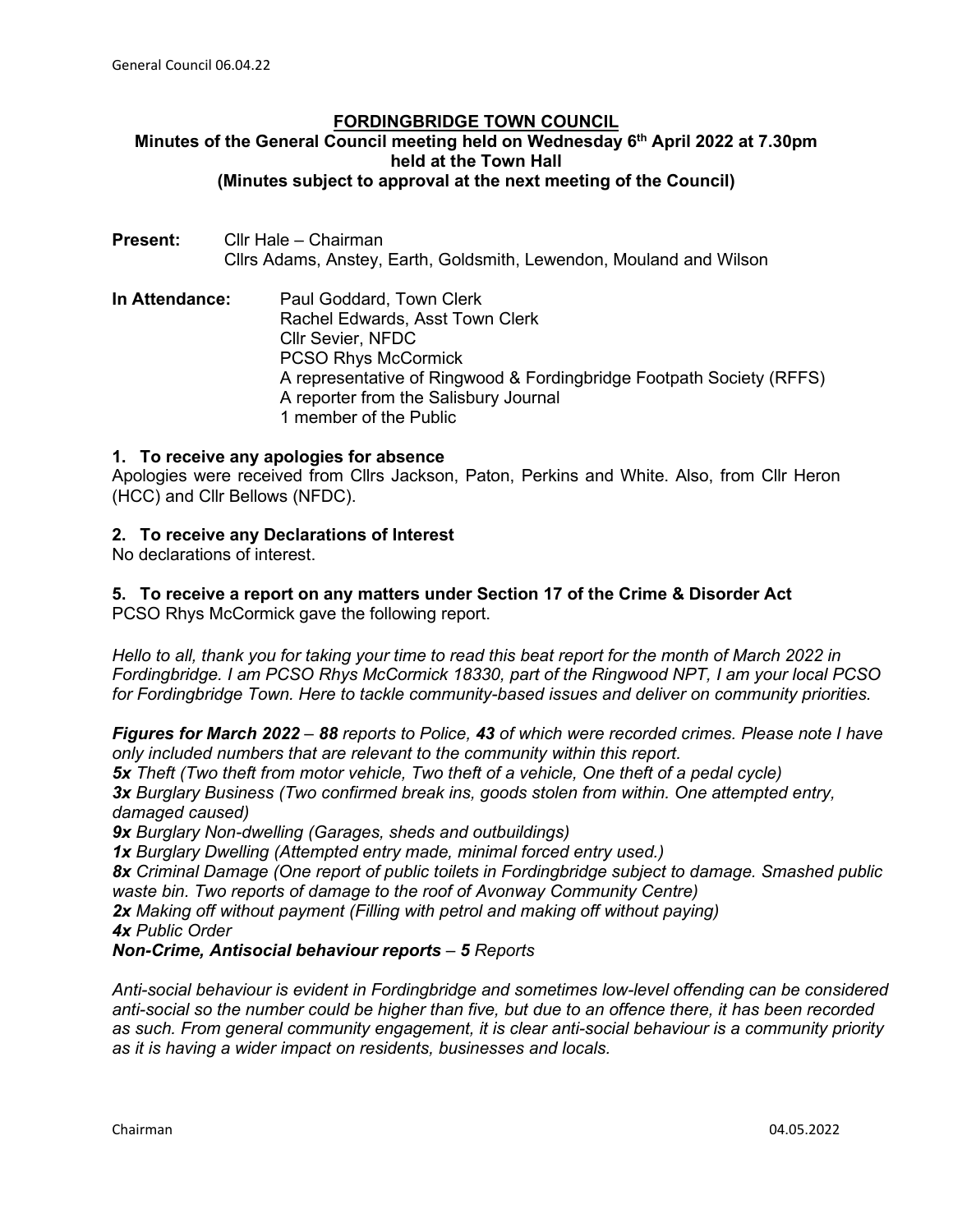The Chairman welcomed PCSO McCormick to the town. Members asked the following questions.

Q. How large is the team in Fordingbridge and will it grow in the future?

A. There are four police officers in the Fordingbridge area, however Fordingbridge is also part of the Ringwood team and they help each other out as needed. PCSO McCormick reported that the team has grown over recent months but he didn't not know if it would grow further.

Q. Will CCTV be installed in the town's car parks?

A. The police have no power to install CCTV, they can only make recommendations. PCSO McCormick reported that the public have concerns that there is no CCTV in the town centre, and that NFDC would be responsible for installing it in their car parks and the town centre.

Q. Concerns have been raised about how young the children involved in anti-social behaviour are in Fordingbridge. What are the police doing about this?

A. The children do cause issues in Fordingbridge. The police are building rapport with the youngsters and make the parents aware when there are issues.

*[Cllr Adams entered the meeting during this item.]*

# **3. To confirm the minutes of the General Council meeting held on Wednesday 2nd March 2022 and to report on any matters arising**

Cllr Goldsmith proposed and it was seconded by Cllr Earth and therefore RESOLVED: that the minutes of the General Council meeting held on the 2<sup>nd</sup> March 2022 are signed as a true record. All in favour.

### Matters Arising

Agenda item  $3$  – Cllr Lewendon reported that the Whitsbury Road hedge has been cut back by the lengthsman.

Agenda item 3 – The spoil behind the Glasshouse Studios has now been flattened but there is no way of knowing whether this land is contaminated. A planning enforcement is in place at the eastern end of site 18 but not in this location. Barbed wire fencing also needs to be removed. Agenda item 12 – To approve a 20's Plenty for Us motion

The Economy, Transport and Environment Select Committee have agreed to form a working party to support the review that the Executive Lead Member for Economy, Transport and Environment at Hampshire County Council has commissioned into the current policy for 20 mph speed restrictions in Hampshire. This review has been commissioned to determine whether there is merit in extending the scope for these measures, particularly to support changing travel patterns and improvements to air quality. The review will focus on the evidence about whether such measures are effective and positively contribute to improving air quality and encouraging greater levels of walking and cycling. The working party will consider the evidence and are expected to report back to the Select Committee in autumn.

# Agenda item 15

FTC's response to the Glover report has been submitted.

# **4. To receive any matters raised by members of the public**

No matters raised.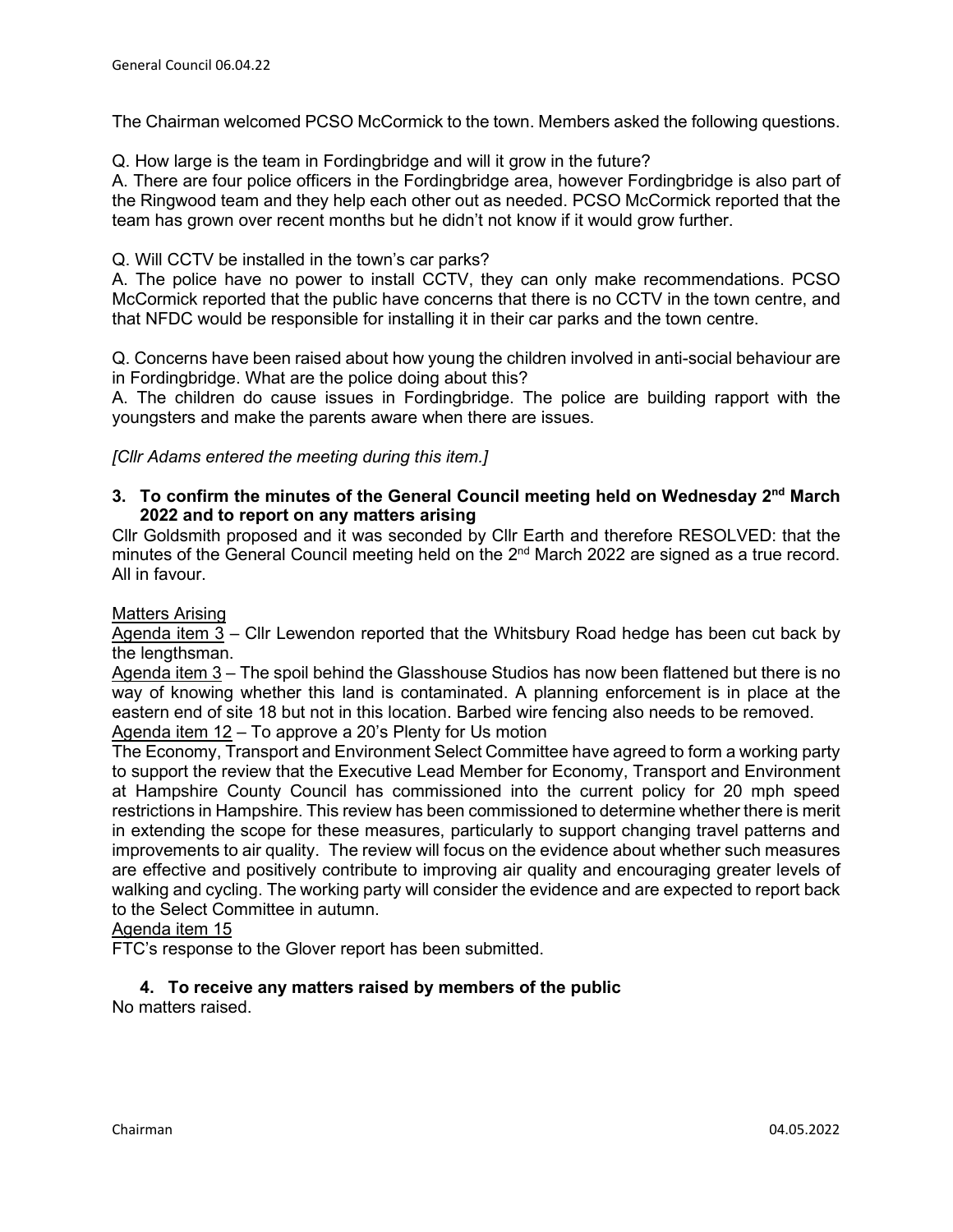# **6. To receive a report from the Town Mayor**

The Mayor gave the following report.

*On Thursday 31st March I attended a meeting with the Clerk, one of the Information Officers and an architect from Fields of Architecture to discuss the Town Hall alterations. The architect thinks there are some options to open up the current office as the Visitor Information Centre, and upgrade the toilets and kitchen. The architect has agreed to provide three layout options. I also hope we can keep the current gents toilet and store above clear as the location for a lift in the future, even if not part of this scheme. These options will mean we can keep the main hall as it is, and not require the Council to take out a large loan.*

*The Clerk has emailed cost details and a proposal from Sherrin Bettle which we will need to discuss separately. Perhaps we can come back to that later.* 

*The next full Council meeting on 4th May will be the Annual Meeting when we elect a Chairman and Vice Chairman for the next year. I won't be standing as Chairman again as I have had that honour for the last two years. I also think it helps to keep the Council fresh if we change roles at least every two years. Please let the Clerk know your thoughts ready for the meeting next month.* 

### **7. To receive a report from the County Councillor**

No report received.

# **8. To receive a report from the District Councillors**

#### Just Got Home

Cllr Sevier reported that the 'Just Got Home' service has just been extended to Fordingbridge hospital, having run successfully in Lymington. Provided in partnership between New Forest District Council and New Forest Disability, 'Just Got Home' is a free service for those returning home after a stay in hospital. It offers a follow up home visit to provide patients with information and help to arrange access to services on their behalf. This is on a six-month trial basis initially.

#### Footways

Cllr Sevier asked for an update on the town's footways. The Clerk reported that the meeting between himself, Cllr Heron and Hampshire Highways was postponed but has been rescheduled for later this month.

#### **Grants**

Cllr Sevier reported that an NFDC grant exists for community work and advised the Council to apply for funding towards the building works in the Town Hall.

#### Ukraine

Cllr Sevier reported that HCC is overseeing refuges. Also, that the Catholic Church is holding a fundraiser for Ukraine 'Music in May' on the evening of  $7<sup>th</sup>$  May 19:30 hrs to 22:30 hrs

# **9. To receive the following Committee meeting minutes and any recommendations to General Council contained therein.**

- Planning Committee 9th March 2022 received Cllr Lewendon
- Amenities Committee 16th March 2022 received Cllr Mouland
- General Purposes Committee 16th March 2022 received Cllr Wilson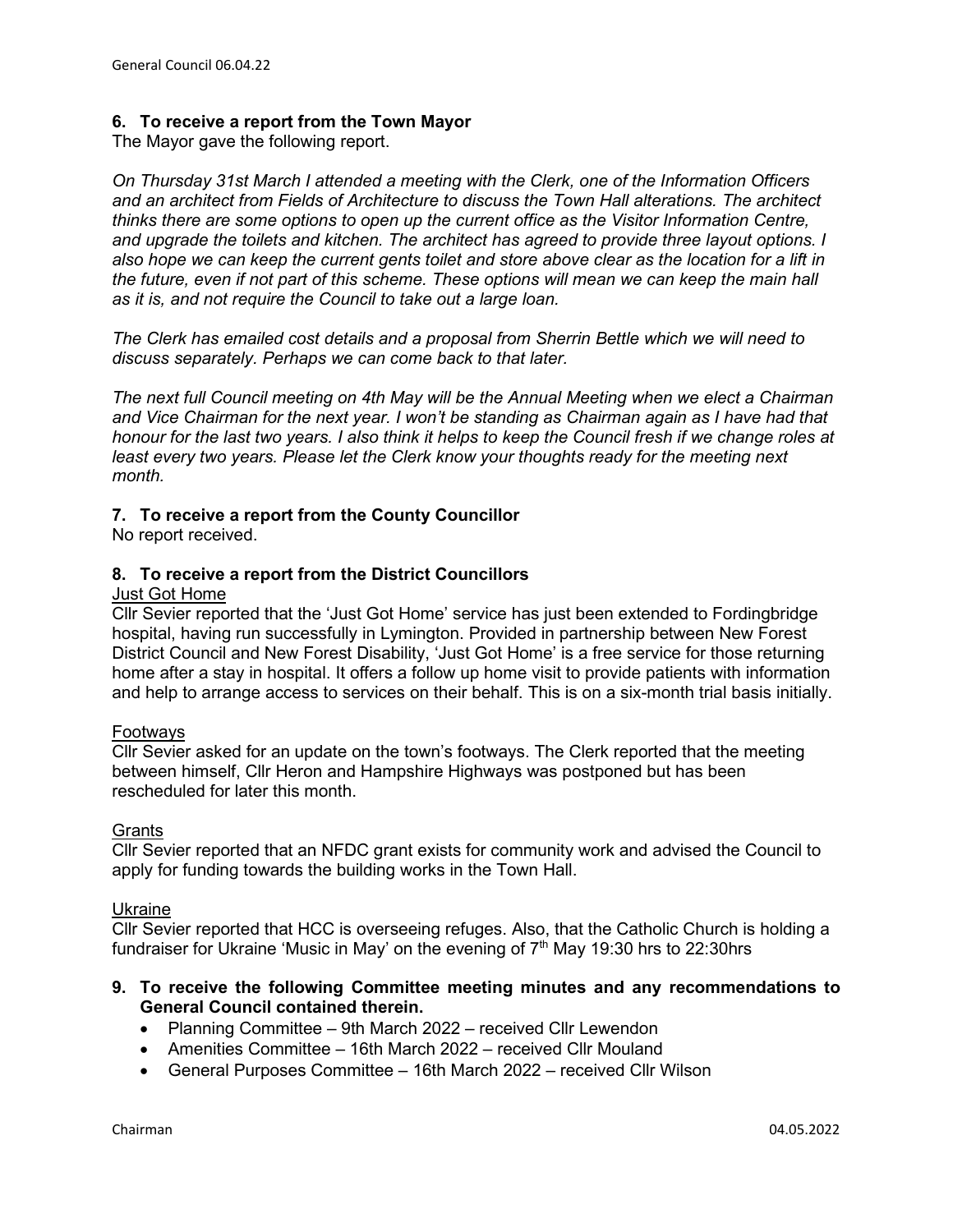- Extraordinary Staff & Remuneration Committee 23rd March 2022 received Cllr Lewendon
- Extraordinary Finance and Policy Committee 23rd March 2022 received Cllr Wilson
- Finance and Policy Committee 30th March 2022 received Cllr Adams

Cllr Adams asked whether a decision on the Recreation Ground old toilet block was now on hold until after FTC had received a report. The Clerk reported that the architect will produce a lower cost scheme with a conversion of the building to become a shelter only. The architect would not be able to cost the scheme but could send revised drawings. This item would be on the agenda of the Finance and Policy committee meeting on  $27<sup>th</sup>$  April for consideration.

# *[PCSO McCormick left the meeting.]*

# **10. To consider Footways in Fordingbridge**

The Clerk reported that the meeting between himself, Cllr Heron and Hampshire Highways to look at the condition of the roads and pavements in the town centre has been rescheduled for 28th April. He said that in the interim, there has been some remedial work undertaken in the High Street, notably on two of the collapsed drains. Cllr Wilson reported that some repair work has been poorly done, particularly in Roundhill; also that many of the covers for utilities are not up to standard.

# **11. To consider Highways in Fordingbridge**

Cllr Wilson reported that cars are parking on the verges of Mill Court again and that the area has been driven over so much that an electrical cable has been exposed. A local resident has offered to water a tree, should the Council decide to plant one in this area to prevent parking here.

Cllr Wilson reported that a HGV had become stuck on the old railway bridge at Marl Lane and asked that a restriction be placed on this road; either a width restriction sign, or a not suitable for HGVs sign or no motor vehicles except for access sign. Similarly, for Puddleslosh Lane. *Action: Clerk to write to Cllr Heron (HCC) requesting that access be restricted on these roads*

# **12. To consider a response to the Ukraine crisis**

The Clerk gave the following report.

*New Life Community Church are looking to do work in relation to Ukraine, firstly by helping with the visa applications (by providing sponsorship), then by looking to provide further support once they are here. They asked if the Town Council was planning to be involved in this type of work or if the Town Council knew of other bodies that did.* 

*There is little the Town Council can do by way of financial support. However, it could signpost people on its website to the guidance provided by the NFDC, including how people can register their interest.*

*In Ringwood, Love Ukraine – Ringwood has been set up. This has been driven by the local churches, but also involves the Rotary Club, Round Table and the Foodbank. They are looking to co-ordinate hosts and liaise with the schools and health centre. We could also on our website, signpost people to Love Ukraine – Ringwood. Ringwood Town Council as a body is not formally involved with it but its mayor is.*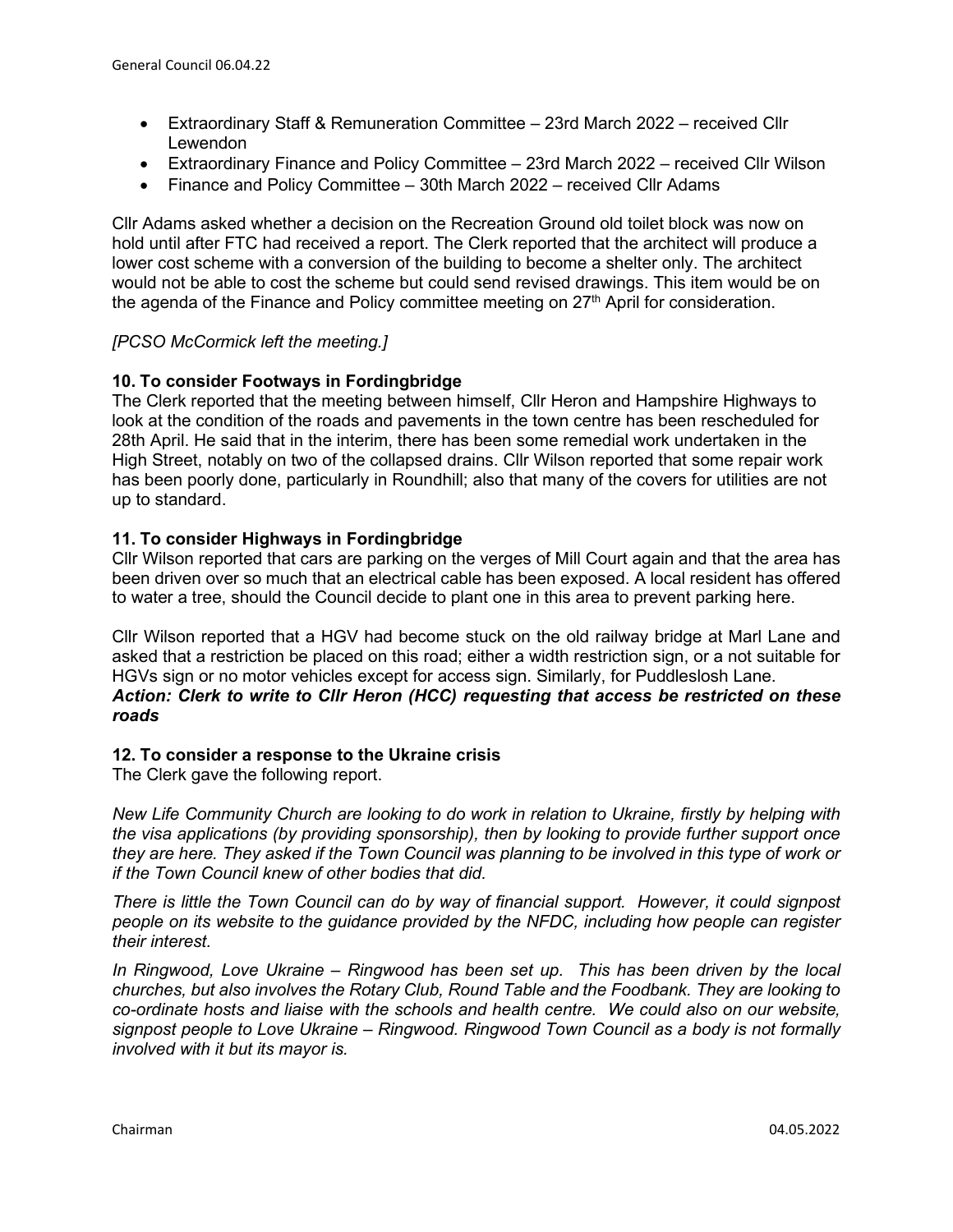*The architect from Sheerin Bettle, who is a trustee of the foodbank, said if wanted, they could share what they have learnt and how they are doing it. They would be happy to share information or indeed collaborate with bodies in Fordingbridge.*

*I had tried to get Donna Jones, the Police & Crime Commissioner, to the Annual Town Assembly. Initially this looked promising, but she has today contacted me to tell me that due to some diary changes, she is now not able to join our meeting on 20th April. She did, however, send her apologies and said she would be pleased to attend a future meeting.*

*Given this news, we need to look at an alternative for the Town Assembly. It might be that we ask Love Ukraine – Ringwood to the Assembly talk about the work they are doing, or if we were looking for something closer to home, we might ask New Life to talk about the work they are doing.*

Members agreed to invite NLCC to speak on their work on the Ukraine crisis; but if NLCC were not available, to ask the Love Ukraine – Ringwood group to speak instead. *Action: Clerk to arrange speaker for Annual Town Assembly*

Members agreed to add links to Fordingbridge Town Council's website signposting members of the public to the NFDC Ukrainian response, the Government website and also the Love Ukraine – Ringwood pages. Cllr Wilson asked that local services such as Toy Library etc. be listed in Ukrainian.

# *Action: Staff to add links to website*

# **13. To consider proposals for the Queen's Jubilee**

The working party met again on 23rd March and are meeting again on 21st April. Plans for the event are progressing. Food and drink will now be offered by John Butler, the Crown and Mays butchers. The bunting making is going well and FTC is waiting on a price to hang the bunting on the town's catenary wires, once it has been made.

### **14. To receive an update regarding a Strategic Plan**

Cllr Jackson reported last month it was important to get agreement amongst Councillors of the issues and how they are addressed and implemented. To that end, following a meeting with two representatives of the Neighbourhood Plan steering Group, it was suggested that they prepare a brief survey of members, with a view to achieving this consensus. It was suggested the survey could be issued via Survey Monkey and if responses could be received prior to the next General Council meeting, then the results could be reported on.

### **15. To consider adopting a Nature Recovery Plan**

Cllr Wilson gave the following report

*Local Nature Recovery Strategies are one of the government's flagship initiatives in the 2021 Environment Bill. They are a measure to reverse nature's decline. They include Parish Nature Recovery Plans*

*A group of people in Fordingbridge would like to make a Nature Recovery Plan. The town council will lead it with the help of volunteers. This will not be a long document. This Toolkit will help us to develop the Plan. The initial Plan will be for the next ten years. It is a plan to increase Biodiversity.*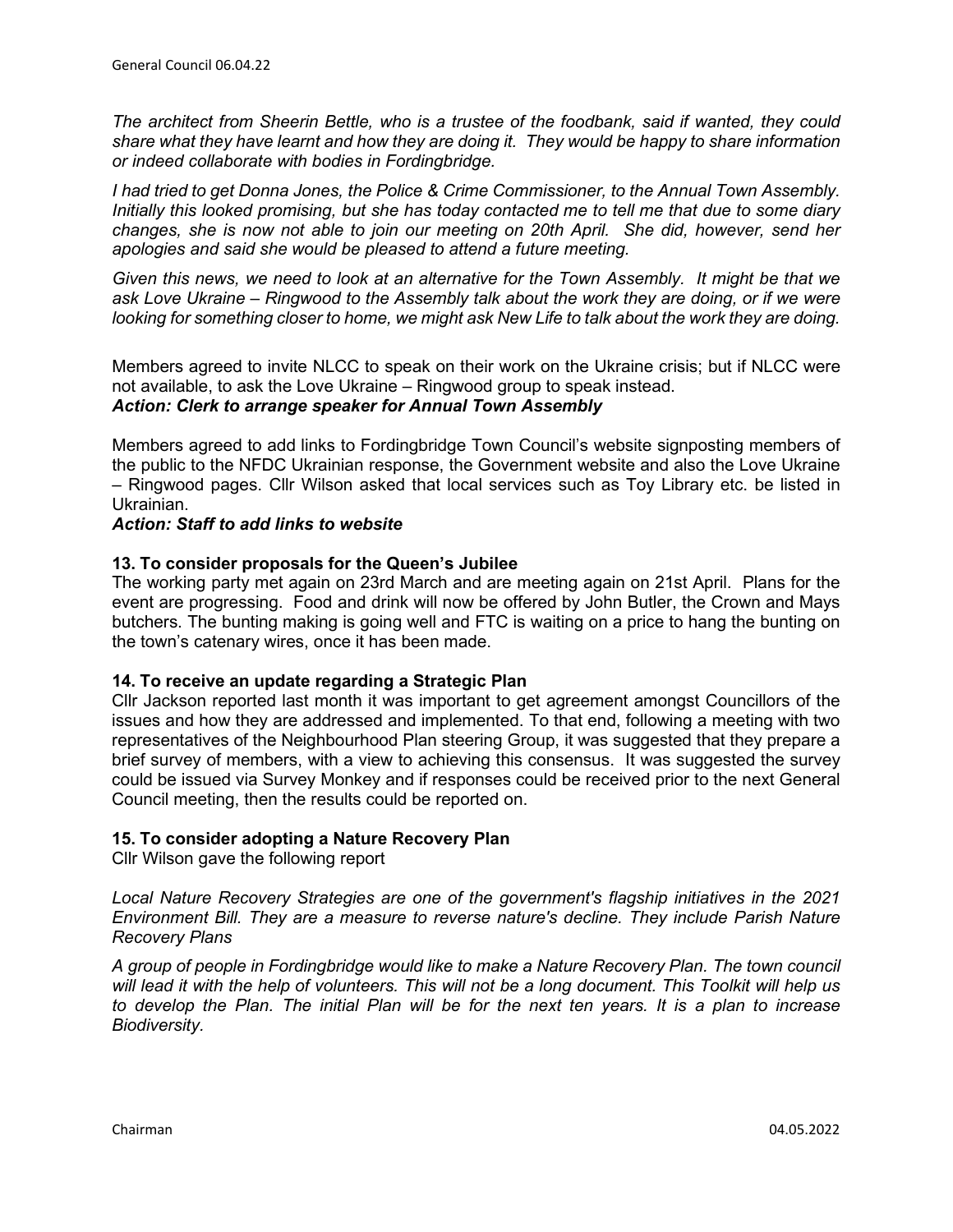*The government's overall ambition is that Local Nature Recovery Strategies will be a powerful new tool that will help the public, private and voluntary sectors work more effectively together for nature's recovery.*

*The key to achieving this will be creating genuine local collaboration with a partnership of organisations and individuals working closely with each of our Local authorities. And in making sure that Local Nature Recovery Strategies are shaped to work with the funding mechanisms already in place.*

*The only approach that I can find from the District Council is through the Planning system by the 10% Biodiversity Net Gain on new developments. They do not appear to have an overall plan for Nature Recovery.*

*But what about Augustus Park. That is badly in need of more trees, hedges and pond improvements. Unfortunately, this was approved before the 10% Gain was introduced.*

*I am unable to find any documents from Hampshire about developing these Plans.*

*So much of the Open Space land in Fordingbridge is owned and controlled by the District Council and the County Council's budgets. We get no say in how these budgets are managed. We want to be involved and included in decisions that are made about that land.*

*It is imperative for nature recovery that both the New Forest District Council and Hampshire County Council are open and transparent regarding what will be available in terms of funding.* 

*We have good local knowledge and capable people. Fordingbridge needs to and wants to be involved.* 

*The Plan will be a document to present to New Forest District Council, requesting that it become a supplementary planning document.*

*Other than some printing of maps, it will not involve any staff time.*

*I would like our Local Planning Authority to give a copy of the Toolkit to developers in Fordingbridge to provide guidance on what Fordingbridge expects.*

*Firstly, I ask that this council consider leading and developing a Parish Nature Recovery Plan. Then secondly, we endorse the Toolkit as the basis for developing a Parish Nature Recovery Plan.*

Cllr Wilson proposed and it was seconded by Cllr Hale and therefore **RESOLVED**: that Fordingbridge Town Council consider leading and developing a Nature Recovery Plan and endorse the Toolkit. All in favour.

### **16. To report on any Health & Safety issues**

Cllr Lewendon reported that the diversion route for the footpath works currently being undertaken outside the Augustus Park development, require members of the public to walk over a grass bank. This is not a viable alternative to anyone who uses a wheelchair, children's buggy or pram or has any form of mobility problem. It also becomes slippery if it rains.

### *Action: Clerk to contact Pennyfarthing Developemnts regarding the alternative pedestrian route*